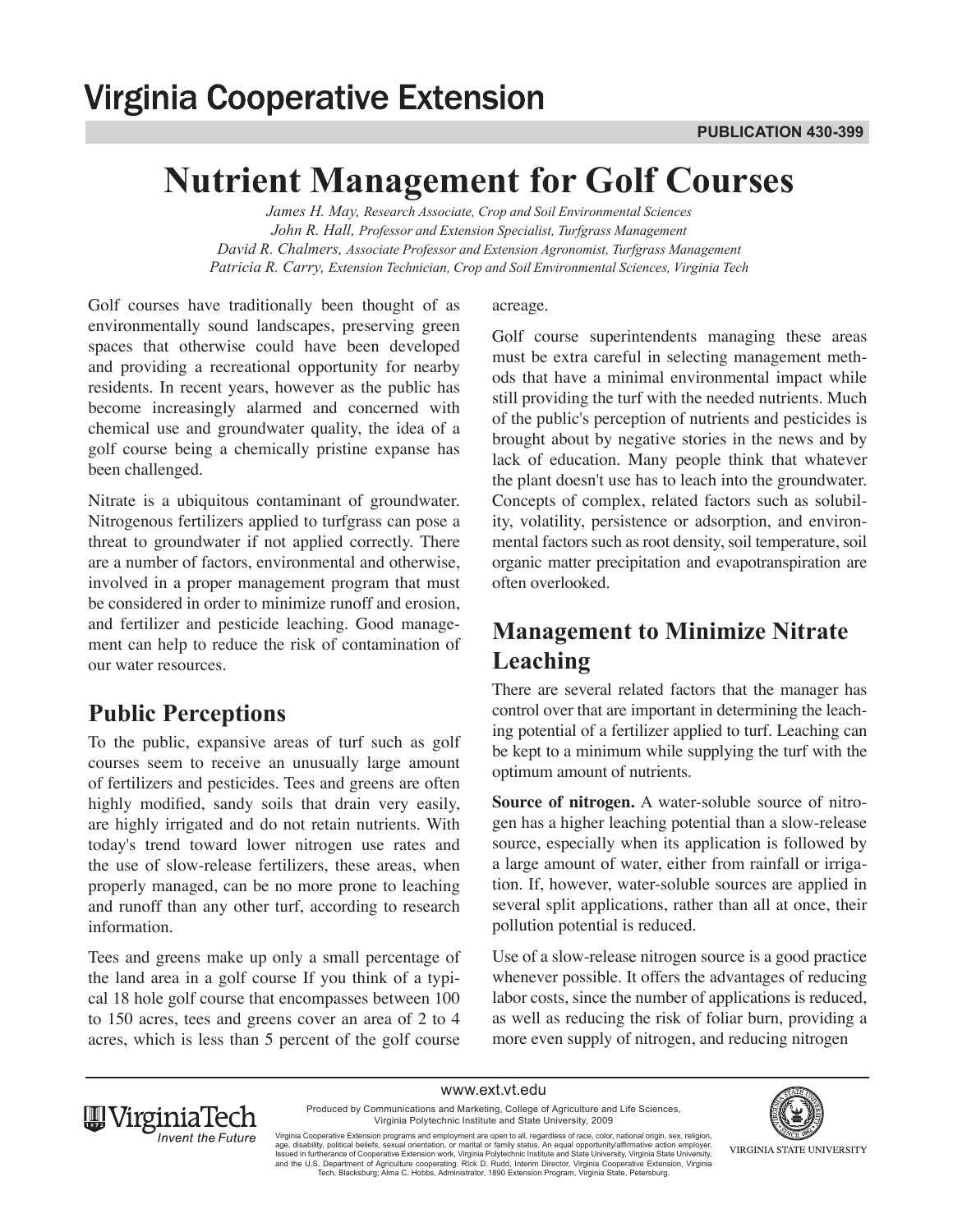leaching. However, there are several minor problems with the use of slow-release sources. Some slowrelease sources, especially ureaformaldehyde (UF) and natural organics, such as Milorganite, give only poor to moderate response in cool weather. The reason for this is that the water-insoluble-nitrogen (WIN) in these sources becomes available to the plant as a function of soil microbial activity. Other slow-release sources, such as isobutylidene diurea (IBDU) and sulfur coated urea (SCU), are not as dependent on soil microbial action; therefore, release rates are not significantly decreased in cold temperatures. These sources can be more expensive than water-soluble sources and they are frequently applied in a dry form, which at times is inconvenient. There are, however, slow-release fertilizers in fine granular form and in a sprayable micro-pelletized form. It is recommended that slow-release fertilizers be used on sand-amended areas of the golf course, such as greens and tees, that have higher leaching potential.

Nitrogen applied as a fertilizer to turfgrass can be lost to the atmosphere as either ammonia  $(NH<sub>3</sub>$  volatilization) or as one of several nitrous oxide compounds (denitrification). Increases in soil temperature tend to increase the rates of volatilization of ammonia and the rate of denitrification of the nitrogen source. Urea is most prone to volatilization. In situations where urea is used it should be watered in to minimize the potential for volatilization.

Denitrification is a microbial process whereby  $NO<sub>3</sub>$ - is converted to a volatile gas due to environmental influences such as high soil temperature, limited oxygen supply, microbial population, and excessive moisture. While neither volitilization or denitrification has a direct effect on water contamination, they both are related to increases in atmospheric nitrogen and reduced fertilizer efficiency. Nitrate sources of nitrogen are most prone to denitrification.

**Rate of application.** The rate of application is affected by the source of nitrogen, amount of traffic, time of year, nature of the soil media, and amount of sunlight. Slow-release fertilizers, high traffic, sandy media, and full sun situations are going to necessitate higher yearly rates of application. The recent trend has been to reduce the total yearly amount of nitrogen applied, especially on greens and fairways. If using a soluble source, apply it more frequently at a reduced rate, either by split surface application or fertigation. In general, slow-release fertilizers can be applied at higher rates. If soluble sources are applied to sand-modified soils, individual nitrogen applications should not exceed 0.75

lb. N/1,000 square feet. On traditional Virginia soils, nitrogen applications should not exceed 1.0 lb. N/1,000 square feet. Golf greens that have been established two or more years generally require 3 to 6 lb. N/1,000 square feet per year. Young greens in full sun with high traffic will require the higher amounts of nitrogen. Tees and fairways require from 2 to 4 and 1 to 3 lb. N/1,000 square feet per year, respectively. Bermuda grass tees and fairways on sandy soils may necessitate slightly higher total nitrogen use rates.

**Time of year.** The total amount of nitrogen applied to warm or cool season grasses and the timing of the application reflect differences in plant uptake and root growth. The best time to fertilize cool-season grasses is in the fall from September through November. In late fall to winter, cool-season grasses are beginning to develop their root systems and store carbohydrates. Extensive root systems will be developed in the spring along with earlier green up. On the other hand, warmseason grasses have the greatest rate of uptake in the spring after green up and throughout the summer.

Excessive nitrogen stimulation of cool season grasses in the February through April period when rapid root growth is occurring inhibits root development. It is advisable to not apply more than 0.5 lb. of soluble N/1,000 square feet to these grasses in this time frame.

On cool season grasses it is normally advisable to apply approximately 75 percent of the total nitrogen in the fall of the year and the remainder in the May to June time frame. Golf greens some times benefit from "spoon feeding applications" providing 1/8 to 1/4 lb. N/1,000 square feet during cooler periods of the summer.

**Alternatives to Nitrogen.** Iron applications to turfgrass have been shown to increase dllorophyll content, carbohydrates and rooting while decreasing respiration rates. Mid-summer green up can be accomplished with iron instead of nitrogen. Late fall applications of iron with nitrogen on cool-season grasses - have produced earlier spring green up and enhanced rooting.

**Phosphorus and Potassium.** Phosphorus is very immobile in soils, whereas potassium is moderately leachable. Turfgrass maintenance fertilizers generally provide  $N: P_2O_5: K_2O$  ratios from 4:1:2 to 4:2:4. The higher potassium ratios are desirable on sandy media. the higher phosphorus ratios would beneficial on new greens. Normal ratios of annual  $N:K_2O$  use on golf greens range from 2:1 to 1:1.

Biostimulants containing cytokinins and other growth promoters show promise of promoting increased root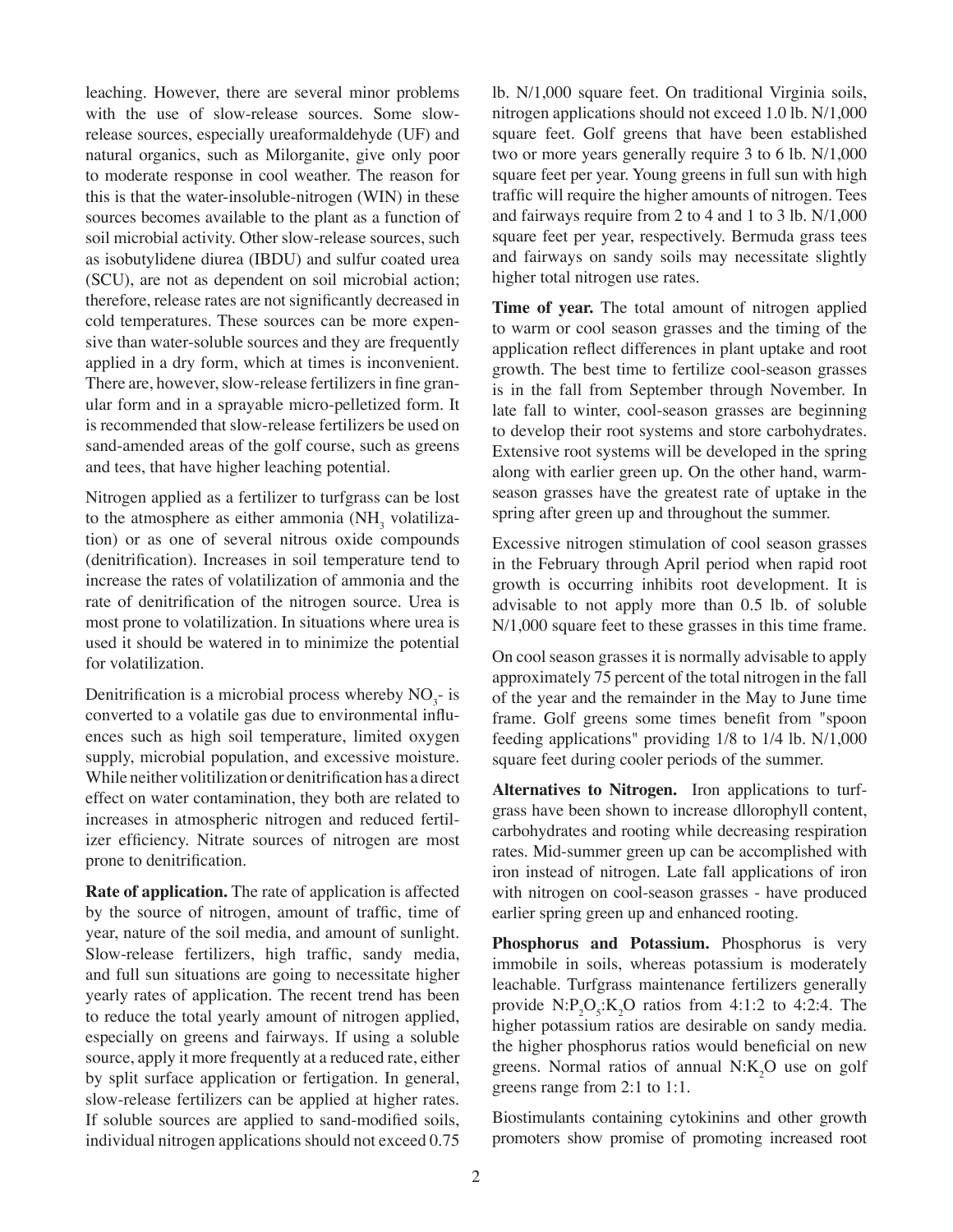growth and greening while reducing nitrogen requirements. Both iron and biostimulants can be used to reduce nitrogen fertilization rates.

**Irrigation practices.** Excessive irrigation can cause leaching of nitrates, especially from water-soluble sources, or if nitrogen is applied to turf in a dormant or semi-dormant period of limited plant uptake.

**Soil type.** Certain types of soils have a greater ability to hold nutrients than others. This is due to the amount of clay or organic matter in the soil, both of which have a negative charge, allowing them to hold on to, or adsorb, positively charged particles (cations), such as ammonium  $(NH_4+)$  or potassium  $(K+)$ . Cation exchange capacity (CEC) of a soil is a measure of the ability of a soil to retain positively charged ions. Soils that are high in sand content have a low CEC and must be managed to reduce the risk of leaching.

Amending soils with clay or organic matter increases their CEC. Most greens are constructed of laboratory specified mixtures of sand, peat and clay. Having clay in a greens mixture does reduce the potential for nitrogen and potassium leaching or runoff.

**Grass selection.** Bermudagrass normally requires higher levels of total nitrogen application than cool season grasses. Some varieties of grass naturally require less nitrogen to maintain a good green color. Research continues on the development of these types of grasses. Select dark green varieties where possible, to minimize the use of nitrogen to create green color. Using native ornamental plants, wildflowers and ornamental grasses in non-playing areas is one way to reduce management inputs including fertilizers, pesticides and mowing. However, care must be taken to prevent erosion in the establishment phase.

**Mowing height.** Selection of mowing height is probably the most important decision in mowing. There is no doubt that mowing is a stress-creating management practice. Each species of turfgrass has a mowing tolerance range, under which it can exist over a broad range of climatic conditions with minimum stress and still be expected to provide a satisfactory turf. If the turf is mowed too short, it tends to become denser, but have less growth of roots and rhizomes. This also makes the turf less tolerant of environmental stresses, more disease prone, and more dependent on a carefully implemented cultural program. The smaller, shorter root system requires more water and fertilizer to compensate for its decreased ability to secure and hold moisture and nutrients from the soil.

To avoid this stress, the turf manager must provide stress-reducing inputs such as irrigation, fungicides, herbicides, and properly timed cultivation and fertilization.

Care must be taken when providing these inputs, however. If we are removing leaf area and reducing root area, while applying pesticides, fertilizers and water to reduce stress, we are increasing the risk of these inputs leaching through the soil or running off and endangering our water supply. The best approach is to use the highest mowing height acceptable for the use being made of the turf.

**Mowing frequency.** This can have an extreme effect upon root growth especially when more than 40 percent of the existing foliage is removed. Time of mowing, pattern of mowing and even type of mowing equipment can influence turf quality. For example, mowing turfgrass areas that are too wet or under extreme heat or moisture stress can be detrimental to the turf. Stressing the turf can lead to the need for increased inputs. If the turf is too wet, clipping discharge can be affected, leading to clumps of clippings that shade turf, and reducing quality of the playing surface. Mowing increases evapotranspiration, and when temperatures are high, water loss may be extreme, necessitating irrigation.

**Returning clippings.** This continues to be a controversial practice because it was thought to increase thatch buildup and possibly increase disease problems. Research has shown, however, that in turf that is otherwise properly managed, returning clippings does not greatly increase thatch buildup. Work at USDA has demonstrated that clipping removal for eight years only reduced thatch buildup 12 percent in Kentucky bluegrass turf.

Clippings do have significant nutrient value. They normally contain from 3 to 5 percent nitrogen, 0.30 to 0.5 percent phosphorus and about 2 to 3 percent potassium. Being fairly high in nitrogen, they will decompose rapidly and return nitrogen to the soil, actually reducing the need for nitrogen fertilizer.

Of course, tees and greens are areas of a golf course that will always require clipping collection. The clippings collected from these areas can be dispersed in roughs and wooded areas. If the grass clippings are mixed with a high carbon source, such as leaves, they may be composted. This is a disposal method that is gaining much well deserved attention. The finished compost can then be used as a soil amendment for renovation or other landscaping projects.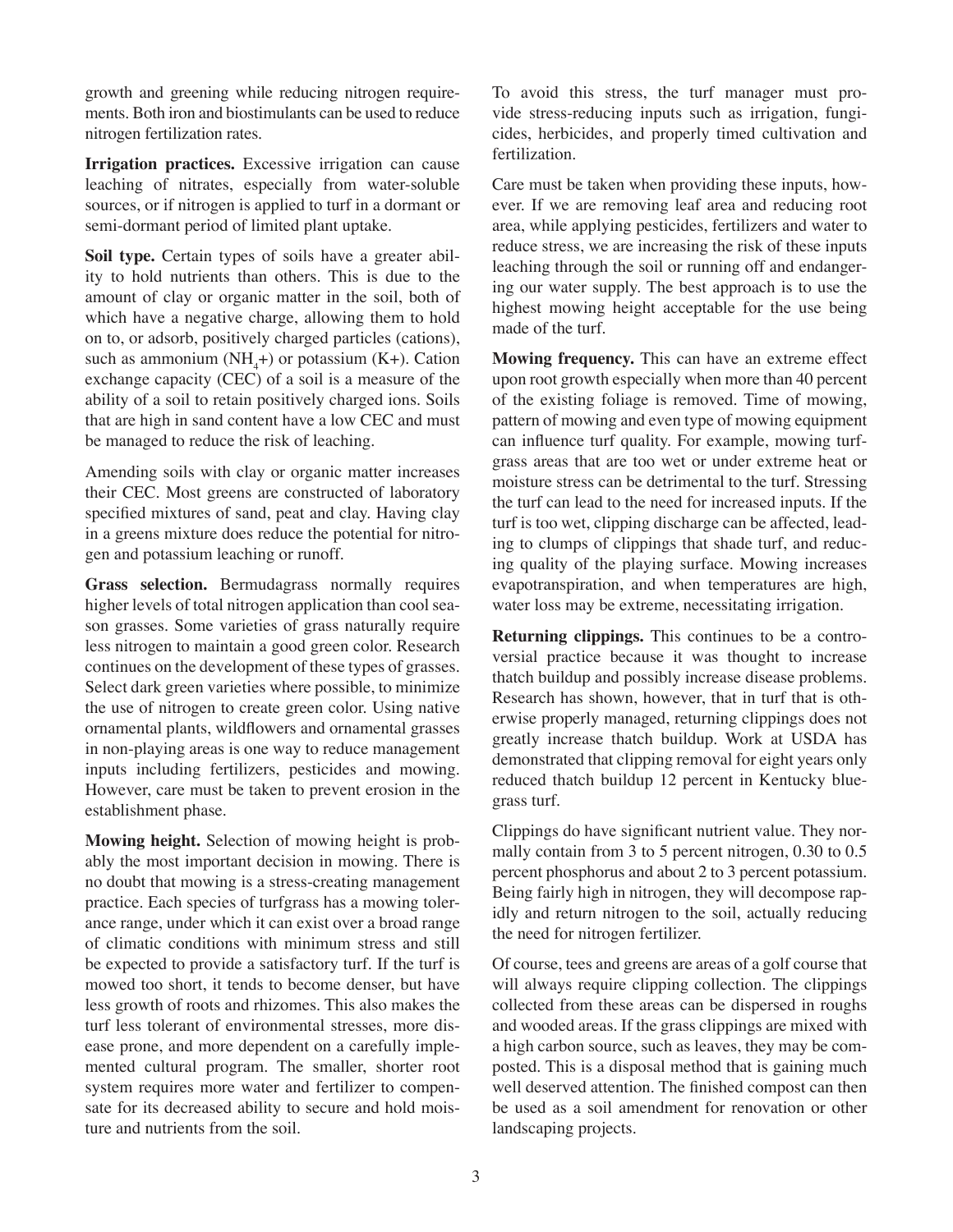**Aeration.** Core aerification is extremely beneficial in increasing air exchange, water infiltration rates, water retention, nutrient penetration, root development and thatch decomposition. It also decreases runoff and therefore increases water use efficiency, reducing total irrigation requirements. Heavily trafficked coolseason

grasses should be aerified spring and fall during periods of active foliage growth. Mid-summer aerification can be beneficial if irrigation is available and temperatures are favorable. Warm-season grasses can be beneficially aerified from the time they green up until they go dormant in the fall.

#### **Integrated Pest Management (IPM)**

Integrated pest management is the use of a variety of management practices or tactics to control pests that offers the possibility of improving the efficiency of plant production while minimizing environmental impacts. Developing these concepts for turf areas is important in maintaining high quality turf while minimizing damage to our water resources.

Pesticides are valuable components of a turfgrass cultural program, but pest management includes more than simply applying the right pesticides to control specific organisms. It also includes selecting turfgrasses that are well adapted and maintaining the health of the turf through good management practices. Damage from insects and other pests is often greater in turf that is subjected to other stresses.

Many pesticides can leach through the soil or runoff into water supplies if applied incorrectly or at the wrong time. Soil characteristics also have an effect on pesticide leaching. Highly modified soils, for example, leach more easily than a soil with organic matter or a thatch layer. Thatch can tie up pesticide residues, slowing their leaching, and has also been shown to encourage the degradation of certain pesticides.

While the potential environmental hazard associated with most turfgrass pesticides appears to be minimal, it is still a good practice to employ integrated pest management in turf areas. Some of the suggested practices include: **Spot treat.** Scout for and treat specific pest problems instead of treating large areas.

**Understand damage thresholds.** The presence of a

few spots on leaves or a few insects in the turf does not require the use of a pesticide. It is only when the pest populations develop sufficiently to cause damage that a pesticide should be applied.

**Preventive vs. Curative approach.** Some pest problems, such as dollar spot and crabgrass occur so routinely and cause so much damage that a preventive approach is necessary. For most turfgrass problems, however, pesticide application should probably be withheld until scouting or monitoring indicates that unacceptable damage will occur if a pesticide is not used. This is called a curative approach.

#### **Selecting Pesticides**

In selecting pesticides, the turf manager wants products that will be effective in controlling the pest problem, while minimizing environmental impacts. Many pesticides are organic compounds that interfere with some physiological process in the pest organism. There are several compound-related factors to consider when selecting pesticides.

**Mobility.** In general, highly water-soluble chemical leach faster then the less soluble ones, although high solubility alone does not imply that a chemical will contaminate groundwater.

**Adsorption.** Depending on their composition, most compounds are more or less strongly adsorbed on soil organic matter, the thatch layer and clay. Adsorbed chemicals do not move in bulk with the water, but are retained while the water moves toward the groundwater saturated zone. Adsorbed compounds are gradually released back into the soil solution where they are broken down.

**Persistence.** Chemicals persist in the soil for varying amounts of time. Most modern chemicals are moderately persistent or non-persistent. Persistence is reported as half-life, that is, the time it takes for about half of a given amount to break down.

None of the above factors, taken by itself, should be used to condemn a pesticide. However, for example, a pesticide with high mobility, low adsorption and moderate to high persistence would be more prone to contaminate than one with low mobility, high adsorption and low persistence.